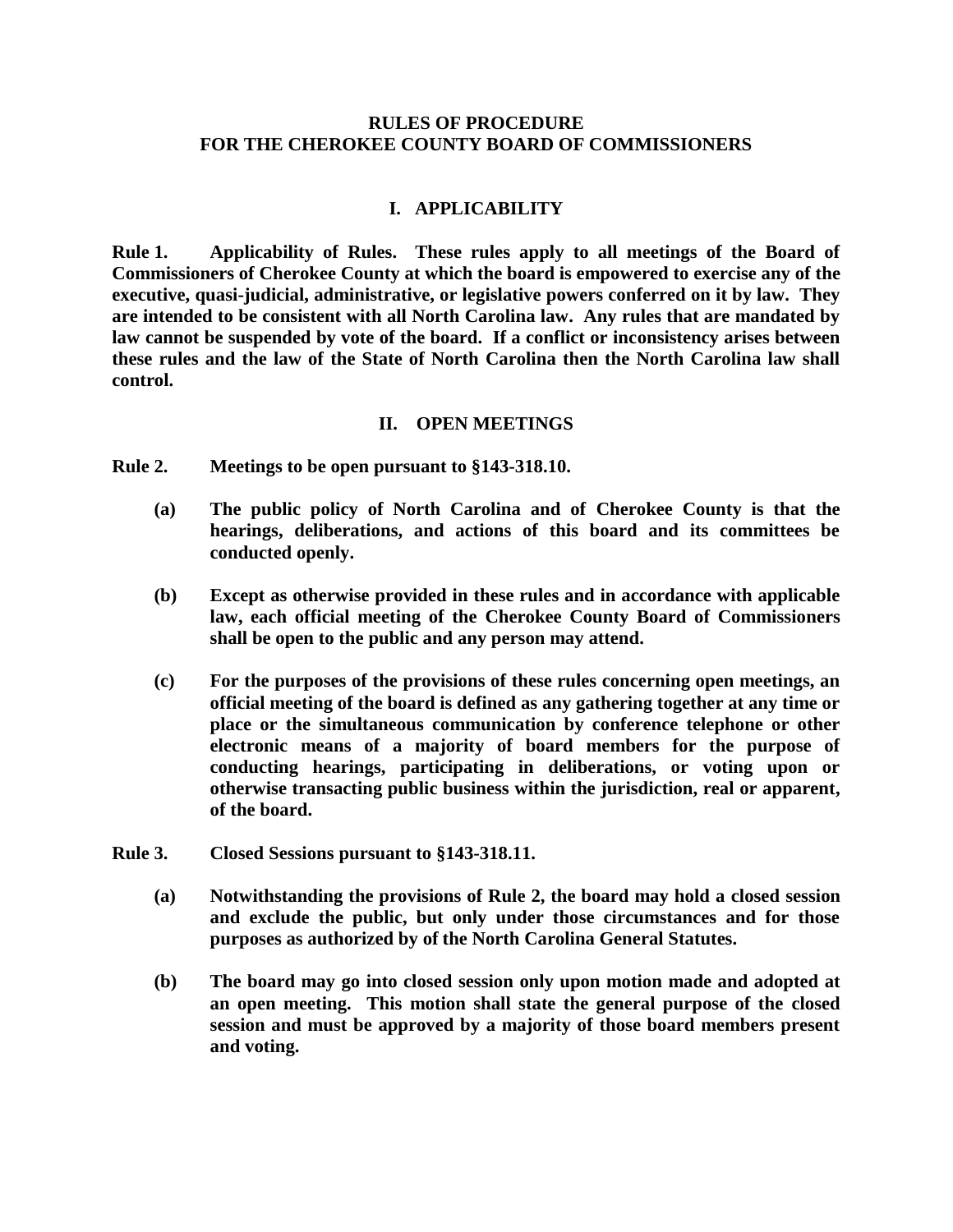**(c) Unless the motion to go into closed session provides otherwise, the county manager, assistant county manager, county finance officer, county attorney, and clerk to the board shall attend the closed session. No other person shall attend the closed session unless their attendance is relevant and necessary to the issue under consideration and they are specifically invited by a majority vote of the board.**

# **III. ORGANIZATION OF THE BOARD**

- **Rule 4. Organizational Meeting.**
	- **(a) Even numbered Years. The board shall hold an organizational meeting at its regular time and place on the first Monday in December of each evennumbered year. The agenda for this organizational meeting shall be limited to induction of newly elected members of the board of county commissioners and other elected county officials and organization of the board for the ensuing year. The organizational meeting shall be convened and concluded before the regular December meeting is convened. The clerk to the board of commissioners shall call the meeting to order and shall preside until a chair is elected. If they have not already been sworn and inducted into office, the newly elected members of the board shall take and subscribe the oath of office as the first order of business. As the second order, the board shall elect a chair and the vice-chair from among its members. As the third order, the board shall approve the bonds of the sheriff and the register of deeds and induct them and any other newly elected county officials into office. As the fourth and fifth orders of business, the board may appoint a clerk and an attorney.**
	- **(b) Odd-numbered Years. At the first regular meeting in December of each oddnumbered year, the first order of business shall be approval of the minutes of the previous meeting. The second order of business shall be election of the chair and vice-chair for the ensuing year. The third and fourth orders of business may be appointment of the clerk and county attorney.**

**Rule 5. Election of the Chair. The chair and vice-chair of the board shall be elected annually by a majority of the votes cast for a term of one year and shall not be removed from the office of chair or vice-chair during the term unless he or she becomes disqualified to serve as a board member.** 

## **IV. REGULAR AND SPECIAL MEETINGS**

## **Rule 6. Regular and Special Meetings pursuant to §153A-40.**

**(a) Regular Meetings. The board shall hold regular meetings pursuant to a schedule adopted and published pursuant to applicable North Carolina General Statutes. The board may change the place or time of a particular regular meeting or of all regular meetings within a specified period by**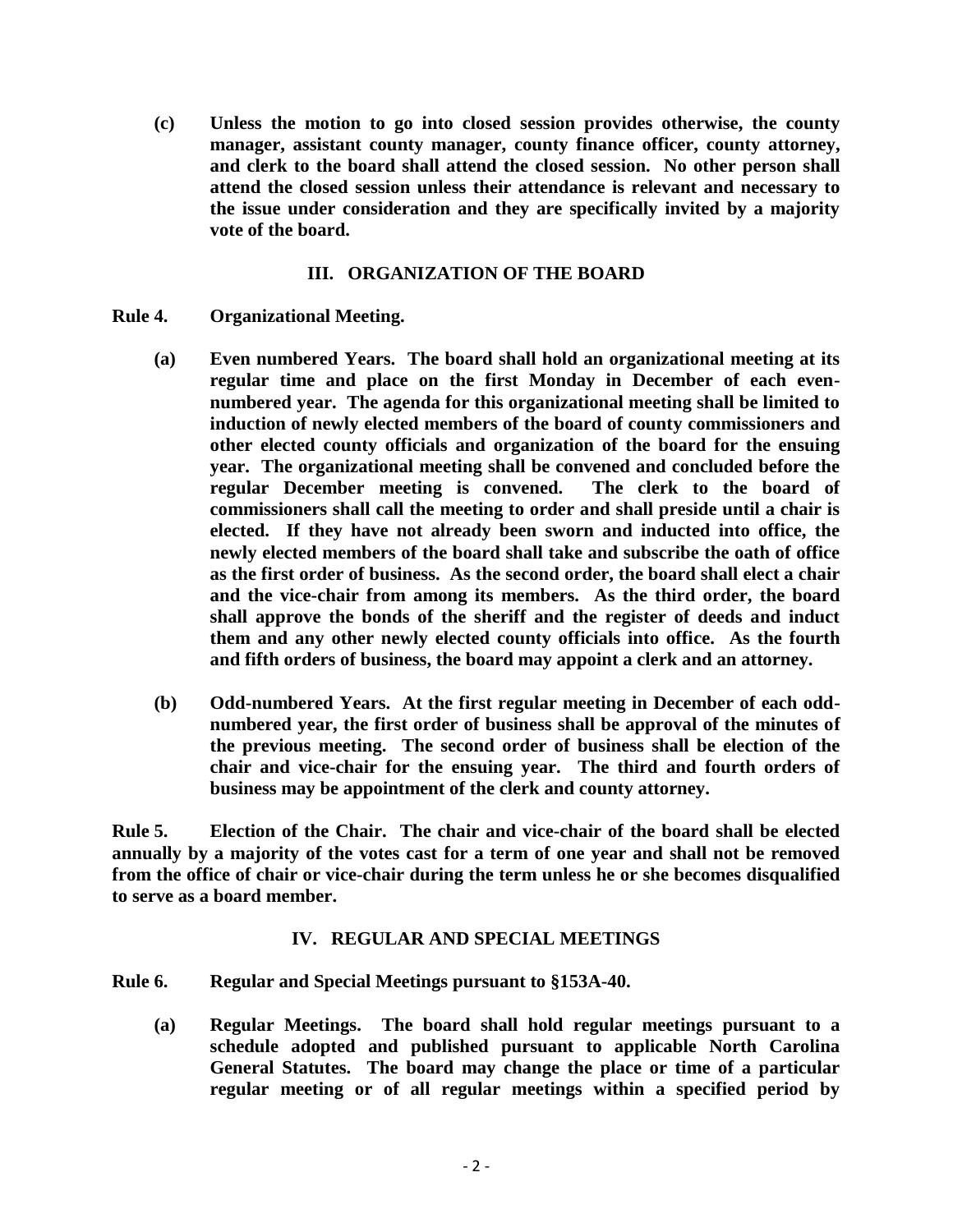**resolution adopted, posted and noticed at least seven days before the change takes effect. Such a resolution shall be filed with the clerk to the board and posted at or near the regular meeting place, and copies shall be sent to all persons who have requested notice of special meetings of the board by regular United States mail or by email. The regular meeting schedule shall also be posted on the Cherokee County Website.** 

- **(b) Special Meetings. The chair or a majority of board members may at any time call a special meeting of the board by signing a notice stating the time and place of the meeting and the subjects to be considered. The person or persons calling the meeting shall cause the notice to be posted on the principal bulletin board of the county or the door of the regular meeting place if there is no principal bulletin board and delivered to the chair and all other board members or left at the usual dwelling place of each member or emailed at least forty-eight hours before the meeting. In addition, the notice shall be mailed, emailed or delivered to individual persons and news organizations having requested such notice as provided in subsection (e) below at least forty-eight hours before the meeting. Only items of business specified in the notice may be transacted at a special meeting, unless all members are present or those not present have signed waivers. Any notice of special meeting shall be posted on the Cherokee County Website.**
- **(c) Emergency Meetings. If a special meeting is called to deal with an unexpected circumstance requiring immediate consideration, the notice requirements of this rule do not apply. However, the person or persons calling an emergency meeting shall take reasonable action to inform the other members and the public of the meeting. Local news organizations having requested notice of special meetings as provided in subsection (e), below, shall be notified of such emergency meeting either by e-mail, by telephone, or by the same method used to notify board members and shall be given immediately after notice has been given to the board members. Only business connected with the emergency may be discussed at the meeting. Any notice of emergency meeting shall be posted on the Cherokee County Website.**
- **(d) Work Sessions and Committee Meetings. The board may schedule work sessions, committee meetings, or other informal meetings of the board or of a majority of its members at such times and concerning such subjects as may be established by resolution or order of the board. A schedule of any such meetings held regularly shall be filed in the same place and manner as the schedule of regular meetings. Work sessions and other informal official meetings not held regularly are subject to the same notice requirements as special board meetings.**
- **(e) Sunshine List. Any individual and any newspaper, wire service, radio station, and televisions station may file a written request with the clerk to the board of commissioners for notice of all special meetings of the board. Requests by**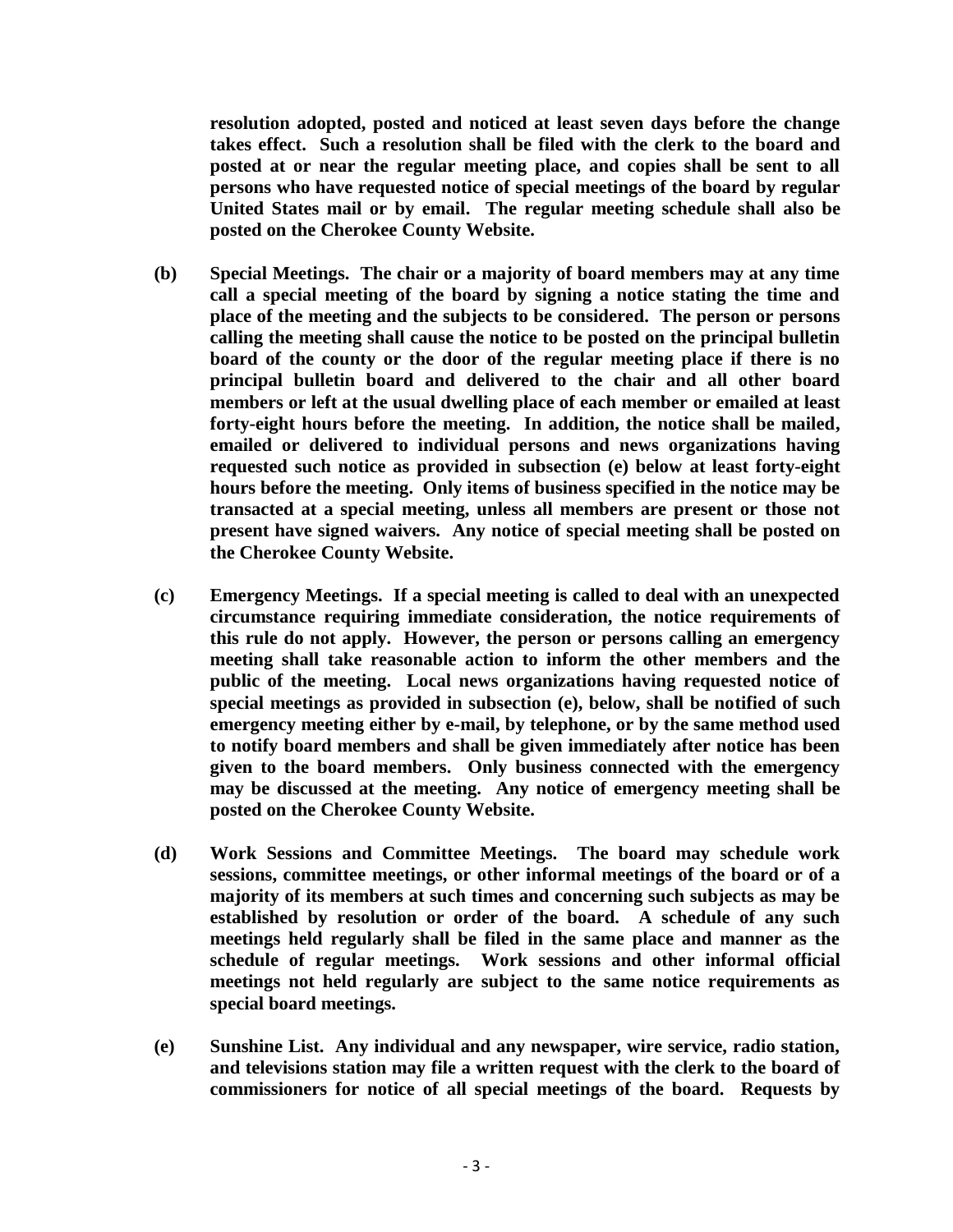**individuals must be renewed by the last day of each calendar year and are subject to a \$10.00 nonrefundable annual fee; requests by news organizations must be renewed annually by December 31 and are not subject to any fee.** 

**Rule 7. All Meetings Within the County. All meetings shall be held within the boundaries of Cherokee County, except as otherwise authorized and permitted by applicable North Carolina General Statutes.** 

- **Rule 8. Broadcasting and Recording of Meetings.** 
	- **(a) Except as provided in this rule, any radio or television station may broadcast all or any part of an official board meeting required to be open to the public. Any person may photograph, film, tape-record, or otherwise reproduce any part of a meeting required to be open.**
	- **(b) Any radio or televisions station wishing to broadcast any portion of an official board meeting shall so notify the county manager before the meeting. If the number of requests or the quantity and size of the necessary equipment is such that the meeting cannot be accommodated in the designated meeting room and no suitable alternative site is available, the county manager may require the news media to either pool equipment and personnel or to secure and pay the costs of an alternative meeting site mutually agreeable to the board and the media representatives.**

# **V. AGENDA**

- **Rule 9. Agenda.** 
	- **(a) The clerk to the board, in cooperation with the county manager, shall compile all requests for items to be placed on the agenda for each regular, special and emergency meeting into a draft agenda. A request to have an item of business placed on the agenda for a regular meeting by members of the public must be received no later than 5 p.m. on the Tuesday of the week before any regularly scheduled meeting. Board members may add an item until publication of the draft agenda by the clerk. The proposed agenda, as such may be modified, shall be adopted by majority vote of the Board and become the official agenda for the meeting.**
	- **(b) The agenda packet shall include the agenda document, any proposed ordinances or amendments to ordinances, and supporting documentation and background information relevant to items on the agenda. A copy of the agenda packet shall be delivered to each board member at least seventy-two hours before the meeting. Documents in the agenda packet, if not previously available for public inspection, shall become so when packets have been delivered to each board member or left at his or her usual dwelling.**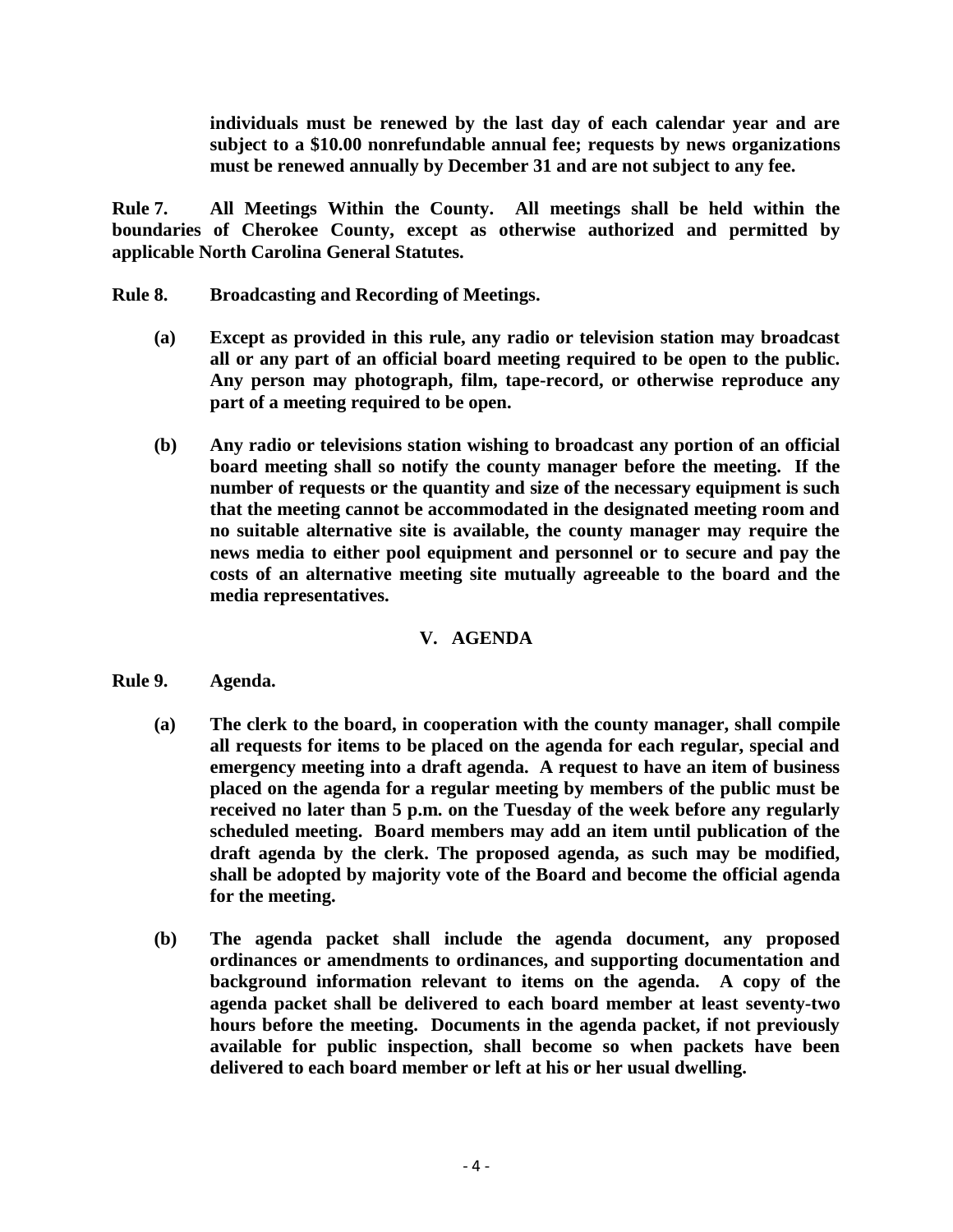**(c) The board may, by majority vote, add an item not on the agenda on findings by the majority of the board that such items could not have reasonably been placed on the agenda pursuant to normal procedures and it is essential that such business be considered at the meeting.**

**Rule 10. Public Address. The clerk to the board shall include on the agenda of each regular meeting at least thirty minutes for comments from the public in attendance. The chair will first recognize individuals or groups having signed the register to be heard, and then may recognize others, subject to available time. Each speaker shall be limited to three (3) minutes of public address, unless allowed additional time by the chair. When the time set aside for informal public comments has expired, the chair will recognize further speakers only upon motion duly made and adopted.**

**Rule 11. Order of business. At regular meetings, the board shall proceed to business in the following order:**

- **(1) Call to order and welcome.**
- **(2) Ethics Statement**
- **(3) Invocation.**
- **(4) Pledge of allegiance.**
- **(5) Modification of Agenda**
- **(6) Agenda Adoption**
- **(7) Scheduled public hearings**
- **(8) Public Forum**
- **(9) Meeting Minutes**
- **(10) Finance Items/Budget Revisions**
- **(11) Old Business**
- **(12) New Business**
- **(13) County Manager Items**
- **(14) Chairman/Commissioner Items**
- **(15) Closed Session**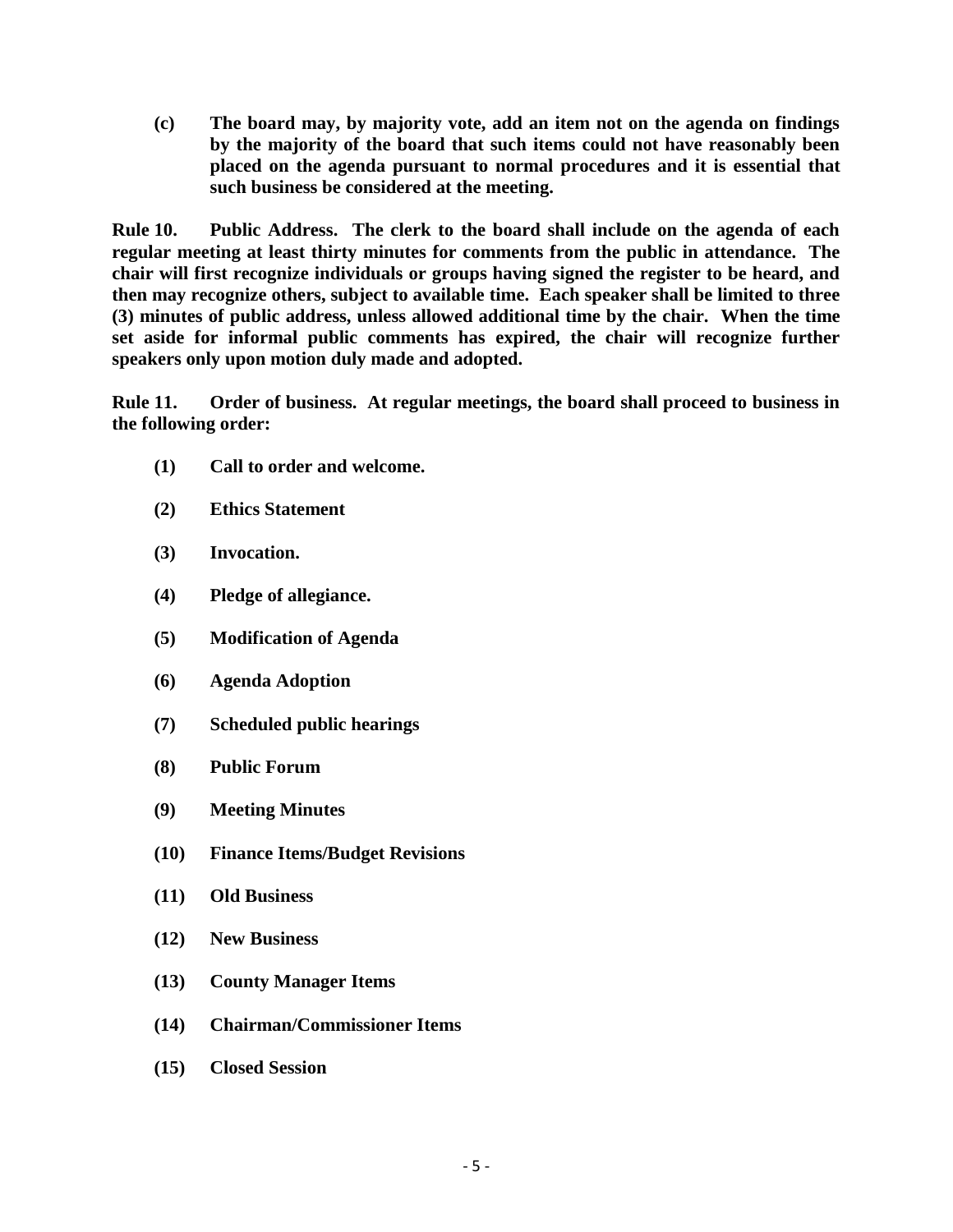- **(16) Open Session**
- **(17) Adjournment.**

**Without objection, the chair may call items in any order most convenient for the dispatch of business.** 

## **VI. CONDUCT OF DEBATE**

**Rule 12. Powers of the Chair. The chair shall preside at all board meetings. To address the board, a member must be recognized by the chair. The chair shall have the following powers; however in exercising these powers the chair's decision is subject to appeal and review by the full board on the motion of any member:**

- **(1) The rule on points of parliamentary procedure, including the right to rule out of order any motion offered for patently obstructive or dilatory purposes;**
- **(2) To determine whether a speaker has gone beyond reasonable standards of courtesy in his or her remarks, and to entertain and rule on objections from other members on this ground;**
- **(3) To call a brief recess at any time, upon majority vote;**
- **(4) To adjourn in an emergency.**

**Rule 13. Action by the Board. The board shall proceed by motion. Any member, including the chair, may make a motion.**

**Rule 14. Second Required. A motion shall require a second in order to be debated and acted on by the board.**

**Rule 15. One Motion at a Time. A member may make only one motion at a time.**

**Rule 16. Substantive Motion. A substantive motion is out of order while another substantive motion is pending.**

**Rule 17. Adopted by Majority Vote. A motion shall be adopted if approved by a majority of the votes cast, a quorum being present, unless otherwise required by these rules or North Carolina laws. Any member of the Board who doubts the result of a vote may request that the Board be polled by roll call vote. The Clerk shall call the role in alphabetical order, provided that for each subsequent roll call vote conducted within a calendar year the Clerk shall rotate the role so that voting will begin with the next Board member on the role. The chair of the Board has the privilege of voting last on all such votes. A member is not allowed to pass when polled during a roll call vote unless that member has been excused from voting as provided in Rule 23.**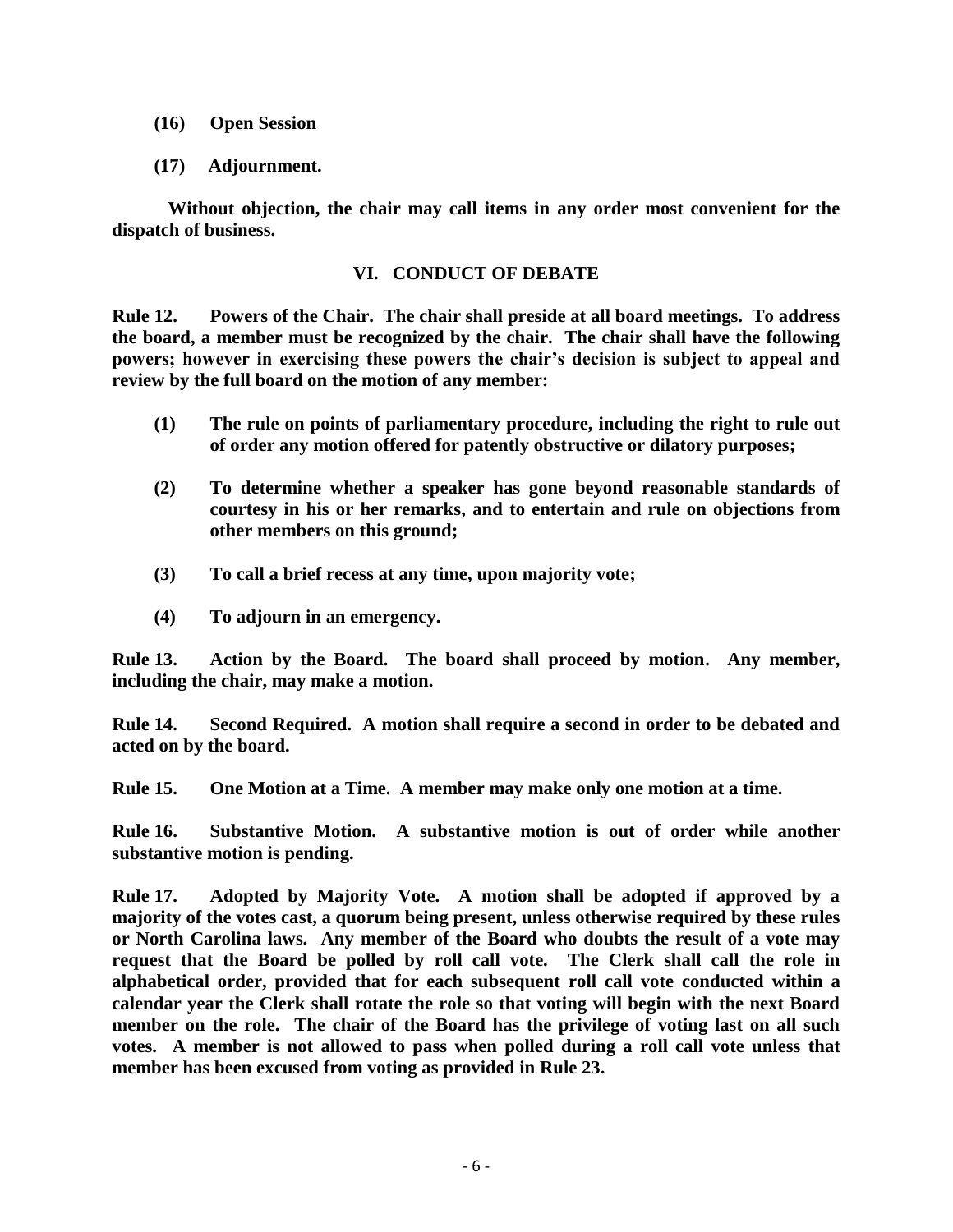**Rule 18. Debate. The chair shall state the motion and then open the floor to debate for the other board members, presiding according to these general principles:**

- **(1) The board member making the motion or introducing the ordinance, resolution, or order may speak first.**
- **(2) A board member who has not spoken on the issue shall be recognized before someone who has already spoken.**
- **(3) If possible, the debate shall alternate between opponents and proponents on the measure.**
- **Rule 19. Procedural Motions.** 
	- **(a) In addition to substantive proposals, the procedural motions listed in subsection (b) of this rule, and no others, shall be in order. Unless otherwise noted, each motion is debatable, may be amended, and requires a majority vote for adoption.**
	- **(b) In order of priority (if applicable), the procedural motions are:**
		- **(1) To Adjourn. The motion may be made only at the conclusion of action on a pending matter; it may not interrupt deliberation of a pending matter. A motion to adjourn is not debatable and may not be amended.**
		- **(2) To Recess.**
		- **(3) To Call to Follow the Agenda. The motion must be made at the first reasonable opportunity or it is waived.**
		- **(4) To Suspend the Rules. The motion requires a vote equal to a quorum.**
		- **(5) To Divide a Complex Motion and Consider it by Paragraph.**
		- **(6) To Defer Consideration. A substantive motion whose consideration has been deferred expires one hundred days thereafter, unless a motion to revive consideration is adopted.**
		- **(7) To call the Previous Question. The motion is not in order until there has been at least fifteen minutes of debate and every member has had one opportunity to speak.**
		- **(8) To Postpone to a Certain Time or Day.**
		- **(9) To Refer to Committee. Sixty days after a motion has been referred to committee, the introducer may compel consideration of the measure by**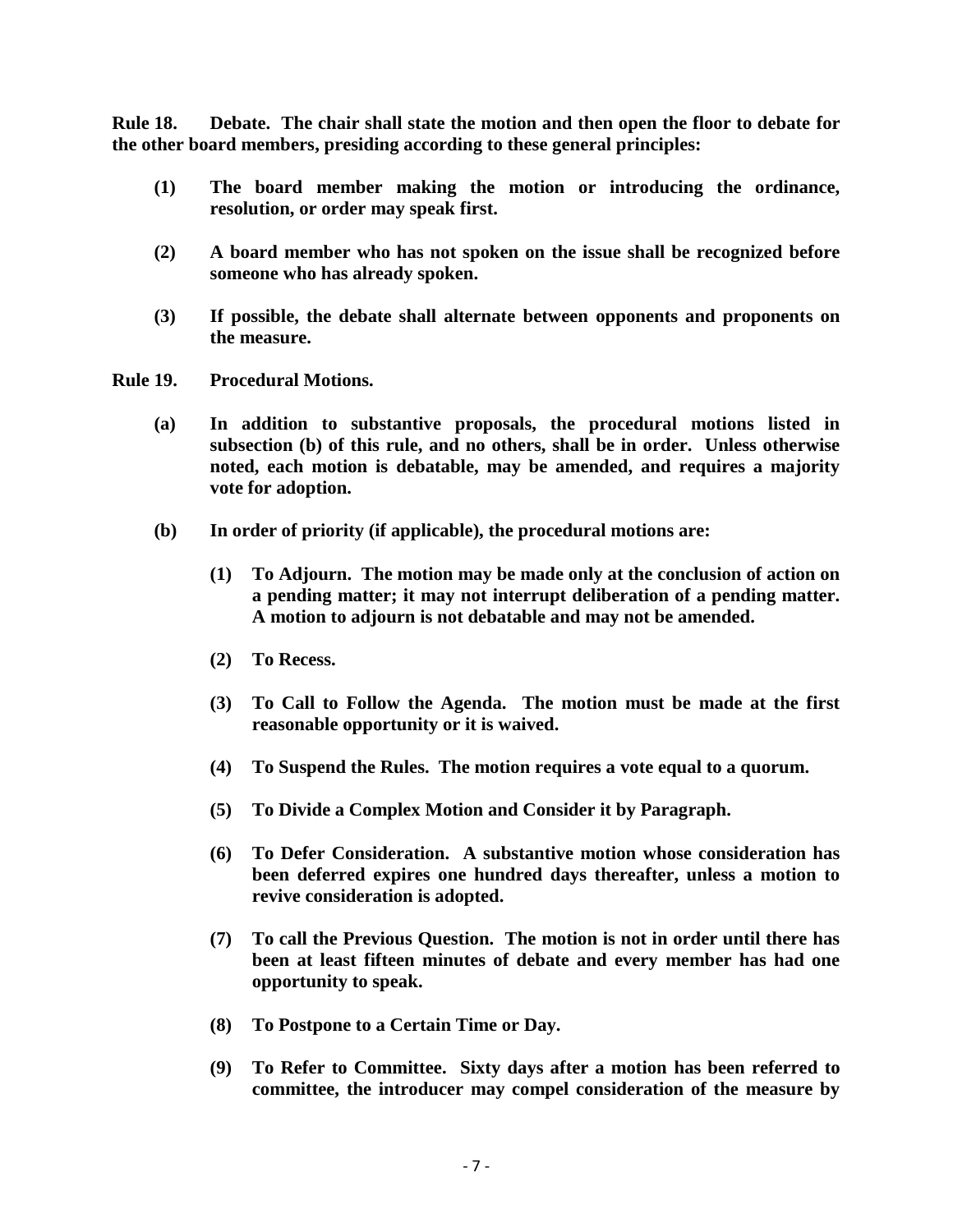**the entire board, regardless of whether the committee has reported the matter back to the board.**

- **(10) To Amend. An amendment to a motion must be germane to the subject of the motion, but it may not achieve the opposite effect of the motion. There may be an amendment to the motion and an amendment to an amendment, but no further amendments. Any amendments to a proposed ordinance shall be reduced to writing.**
- **(11) To Revive Consideration. The motion is in order at any time within one hundred days of a vote deferring consideration. A substantive motion on which consideration has been deferred expires one hundred days after the deferral, unless a motion to revive consideration is adopted.**
- **(12) To Reconsider. The motion must be made at the same meeting where the original vote was taken, and by a member who voted with the prevailing side. It cannot interrupt deliberation on a pending matter but is in order any time before adjournment.**
- **(13) To Prevent Reconsideration for Six Months. The motion shall be in order only immediately following the defeat of a substantive motion. It requires a vote equal to a quorum and is valid for six months or until the next regular election of county commissioners, whichever occurs first.**

**Rule 20. Renewal of Motion. A defeated motion may not be renewed at the same meeting.**

**Rule 21. Withdrawal of Motion. A motion may be withdrawn by the introducer at any time before receiving a second.**

**Rule 22. Duty to Vote. It is the duty of each member to vote unless excused by a majority vote according to law. The Board may excuse a member from voting, but only upon questions involving the member's own financial interest or official conduct or on matters on which the member is prohibited from voting under G.S. 14-234, 153A-340(g), or 153A-345(e1). (For purposes of this section the question of compensation and allowances of members of the board does not involve a member's own financial interest or official conduct.) This rule is consistent with and identical to N.C.G.S. § 153A-44 and shall be deemed amended by any legislative amendment to N.C.G.S. § 153A-44. A member wishing to be excused from voting shall so inform the chair, who shall take a vote of the remaining members. A member who fails to vote, not having been excused, shall be recorded as voting in the affirmative.**

**Rule 23. Prohibition of Secret Voting. No vote may be taken by secret ballot. If the board decides to vote by written ballot, each member shall sign his or her ballot and the minutes shall record the vote of each member. These ballots shall be retained and made**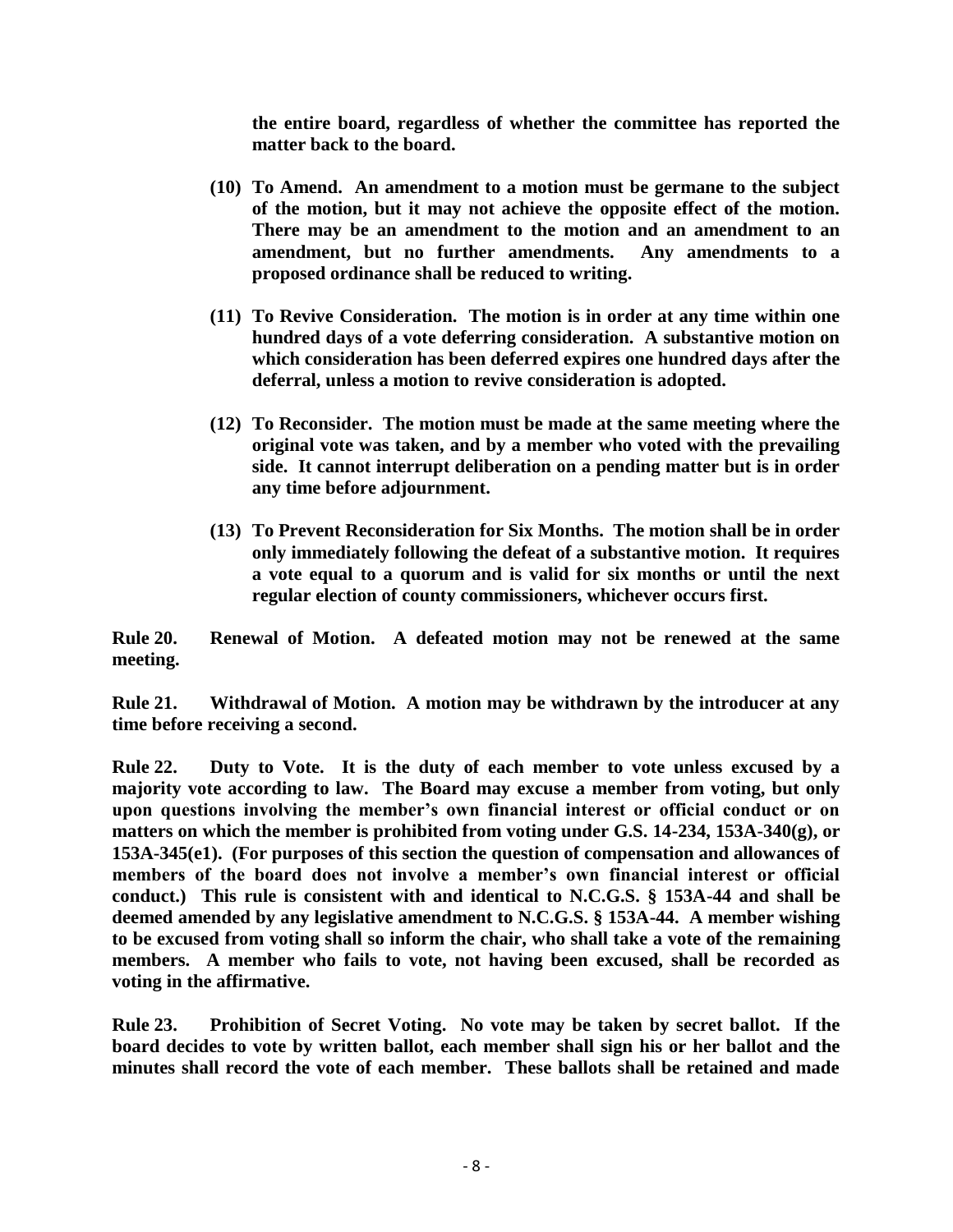**available for public inspection until the minutes of that meeting have been approved, when they may be destroyed.** 

**Rule 24. Action by Reference. The board shall not deliberate, vote, or otherwise act on any matter by reference to an agenda or document number unless copies of the agenda or documents being referenced are available for public inspection at the meeting and are so worded that people at the meeting can understand what is being discussed or acted on.**

**Rule 25. Introduction of Ordinances, Resolutions, and Orders. A proposed ordinance shall be deemed introduced at the first meeting where it is on the agenda and a motion for its adoption or approval is made by a member of the board; its introduction shall be recorded in the minutes.**

**Rule 26. Adoption, Amendment, or Repeal or Ordinances. To be adopted at the meeting at which it is first introduced, an ordinance or any action having the effect of an ordinance (except the budget ordinance, any bond order, or any other ordinance on which a public hearing must be held before the ordinance may be adopted) must receive the approval of all the members of the board of commissioners. If the ordinance is approved by a majority those voting but not by all the members of the board, or if the ordinance is not voted on at that meeting, it shall be considered at the next regular meeting of the board. If it then or at any time thereafter within 100 days of its introduction receives a majority of the votes cast, a quorum being present, the ordinance is adopted. This rule is consistent with and identical to N.C.G.S. § 153A-45 and shall be deemed amended by any legislative amendment to N.C.G.S. § 153A-45.**

**Rule 27. Quorum. A majority of the board membership shall constitute a quorum. The number required for a quorum is not affected by the vacancies. If a member has withdrawn from a meeting without being excused by majority vote of the remaining members, he or she shall be counted as present for the purposes of determining whether a quorum is present. The board may compel the attendance of an absent member by ordering the sheriff to take the member into custody. This rule is consistent with and identical to N.C.G.S. § 153A-43 and shall be deemed amended by any legislative amendment to N.C.G.S. § 153A-43.**

**Rule 28. Public Hearings. Public hearings required by law or deemed advisable by the board shall be organized by a special order, adopted by a majority vote, setting forth the subject, date, place, and time of the hearing as well as any rules regarding the length of time allotted to each speaker and designating representatives to speak for large groups. At the appointed time, the chair shall call the hearing to order and preside over it. When the allotted time expires, the chair shall declare the hearing ended and the board shall resume the regular order of business.**

**Rule 29. Quorum at Public Hearings. A quorum of the board must be present at all public hearings required by law.**

**Rule 30. Minutes. Minutes shall be kept of all board meetings.**